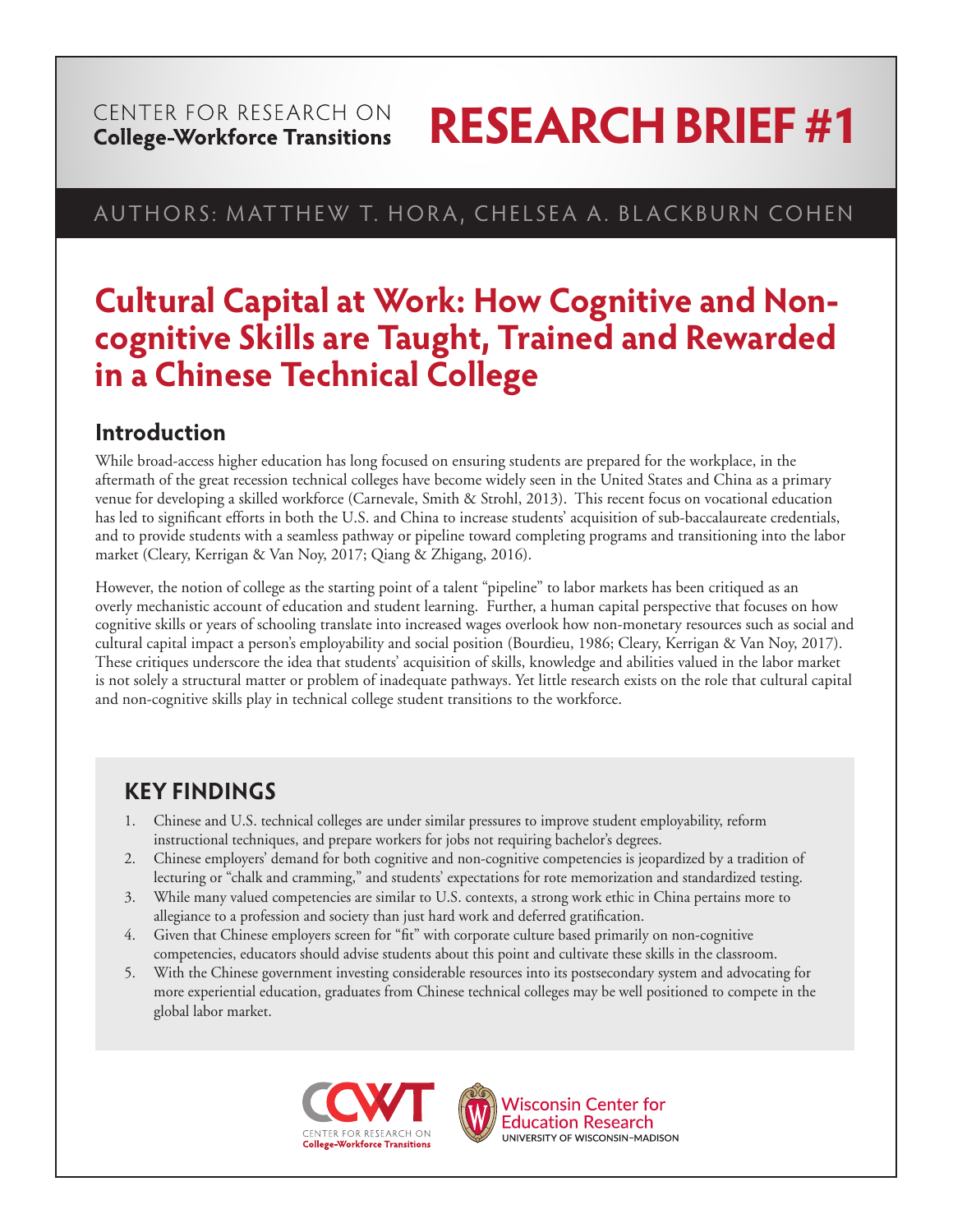In this research brief we report findings from an exploratory case study that investigated how a group of educators and employers in an eastern Chinese city conceptualized and utilized embodied forms of cultural capital in their teaching, hiring and training activities.

## **Background**

One of the defining characteristics of the post-recession era in the U.S. was a widespread embrace of technical colleges as the linchpin to the nation's economic problems, as millions of jobs reportedly went unfilled. Consequently, a considerable amount of attention is being paid to figuring out how to improve student success and completion in U.S. technical colleges, efforts that are also informed by a conviction that technical and community colleges play a critical role in providing students from low-income backgrounds and marginalized populations with social and economic opportunities (Belfield & Bailey, 2011). While some of these concerns and developments are unique to the U.S. context, a focus on social mobility and employability is evident around the world, particularly in the nation with one of the fastest growing economies and postsecondary systems in the world – China.

The origins of Chinese higher education can be traced back to the Han dynasty (206BC – AD 220) and with it a pedagogical tradition nearly as old that prioritizes memorization and focuses on learners' knowledge of Confucian classics and politics. With this tradition the ultimate goals was to secure a clerical or professional position. However, in the early 1900s the Chinese Vocational Education Society was established to supplant the dominant, classical educational system focused on preparing the aristocracy in effort to modernize the nation and prepare a workforce skilled in industrial technologies.

Today, although China's new international and knowledge-oriented economy has led to a strong demand for an educated workforce, the government is actively addressing the negative perceptions of vocational education as it has continued to suffer from a cultural bias that favors four-year degrees and white-collar occupations (Chan et al., 2015; Wang, 2013). The government is also investing in higher education in order to increase the nation's prestige, and to produce creative talents and innovations as measured by patents, innovations, scientific breakthroughs, and Nobel-Prize winning scientists (Poo & Wang, 2015; Zhao, 2009).

Some observers attribute this state of affairs to China's highly structured, test-driven educational system, and Chan et al. (2015) even argue that the *gaokao*—the infamous college entrance exam—is a "soft skills killer" (p. 12), which has implications for students in a labor market where skills such as communication and teamwork are highly valued. This has caught the attention of the Chinese government, as the recent 10-year national plan includes reforms to the *gaokao* and also advocates for teaching to be "heuristic, exploratory, discussion-based, and participatory" (17th National Congress of the Communist Party of China, 2010, p. 25). Along with goals to create a postsecondary system that includes multiple pathways, reform efforts underway in China are not unlike those in the United States.

Another point of commonality between the U.S. and China is a preoccupation with a "skills gap," or the notion that millions of jobs exist and go unfilled due to the paucity of appropriately skilled workers. A recent survey of college graduates found that students themselves considered their education to have inadequately provided them with skills such as programming, negotiation, and analytical thinking (Molnar et al., 2015). As such, the skills gap idea has influenced how policymakers and educators think about a college education in Chinese society (e.g., Qiang & Zhigang, 2016).

## **Our Study**

In this exploratory qualitative case study our primary unit of analysis was a single academic program and an employer in the same field (i.e., biotechnology and advanced manufacturing), or what we call "local occupational pathways." At the time of the study (Spring 2015), Eastern China Technical College (ECTC, a pseudonym) had approximately 700 full-time and 80 part-time instructors, 9,200 full time and 2,400 part-time students, 31 academic programs, and over 230 partnerships with local and regional businesses. The two companies included in this study—PharmaCo, a national pharmaceutical company, and ElectroCo, a Chinese-European electrical manufacturing company (pseudonyms)—were selected by administrators at ECTC based on their regular recruitment of students. A total of eight educators (which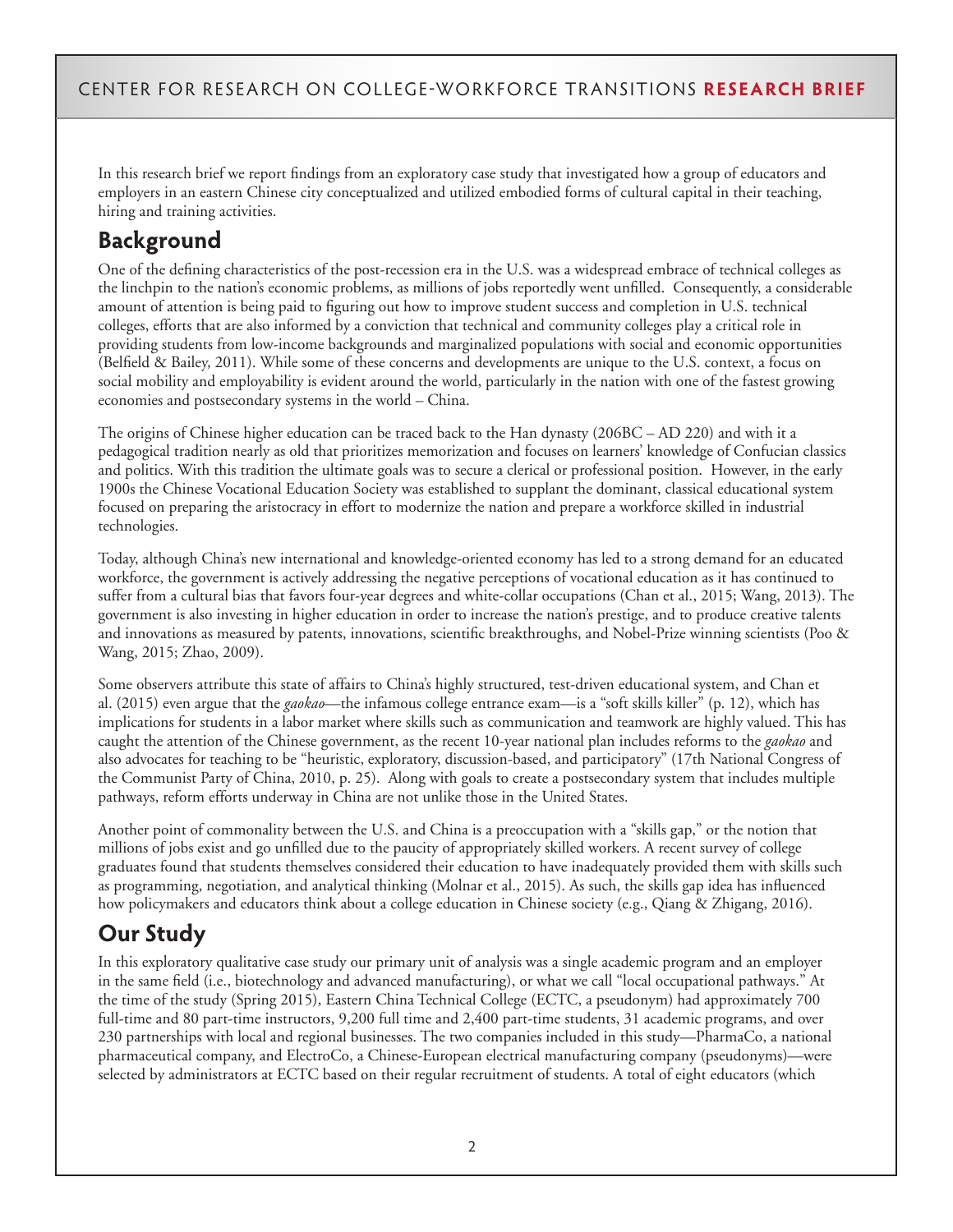included two administrators and six faculty), and two employers participated in interviews. In addition, classroom observations with three instructors were conducted and factory tours were arranged for each company.

## **Results**

Analyses of the data resulted in four categories that capture the role that cultural capital plays in the transition from college to work experienced by Chinese technical college students. These categories represent a temporal sequence of how specific forms of cultural capital are: (a) conceptualized and valued, (b) cultivated in formal educational settings, (c) utilized in workplace hiring and training, and (d) situated in specific cultural, economic, and historical contexts (see Table 1, below).

| <b>Valued forms of cultural</b><br>capital      | <b>Curriculum &amp; Instruction</b>     | Hiring & workplace<br>training     | <b>Contextual factors</b>                           |
|-------------------------------------------------|-----------------------------------------|------------------------------------|-----------------------------------------------------|
| Cognitive and non-<br>cognitive competencies    | Tension between theory<br>and practice  | Importance of corporate<br>culture | Cultural norms regarding<br>work/class distinctions |
| Work ethic                                      | Value of general education              | Procedures for hiring              | Status of the labor market                          |
| Shared responsibility for<br>skills cultivation | Chalk and cramming (i.e.,<br>lecturing) | Workplace training<br>programs     | State efforts at educational<br>reform              |
|                                                 | Student-centered teaching<br>methods    |                                    |                                                     |
|                                                 | Varied teaching methods in<br>classroom |                                    |                                                     |

Table 1: Four key categories and recurrent themes derived from data

#### **I. Forms of Cultural Capital Considered Valuable for Workplace Success**

When asked about the types of skills, knowledge, and abilities that college students need to be successful in the workplace, respondents concurred on the necessity for young people to acquire a diverse range of both cognitive and non-cognitive competencies. In terms of cognitive competencies, respondents discussed the importance of both declarative and procedural knowledge related to a specific field. Educators and employers also spoke about how inter-personal skills such as communication and teamwork were essential, as well as intra-personal skills like attitude and lifelong learning.

Additionally, the importance of a strong work ethic and the responsibility of various parties to cultivate students' skills throughout their lives and careers were also reported. Unlike the U.S., where work ethic is generally depicted in terms of motivation and willingness to work long hours, respondents described it as an important belief system, as both a moral code and commitment to profession. Further, respondents generally agreed that family, K-12 and higher education, employers, society at large, and students themselves all play a role in cultivating students' competencies.

#### **II. Curriculum, Instruction, and Students' Acquisition of Cultural Capital**

The second set of findings pertains to the educational processes that provide students with valuable forms of cultural capital. Several respondents reported a view that theoretical knowledge alone was insufficient for the world of work. This perspective was discussed by both employers in the context of broader critiques of four-year colleges, and the perception that graduates of four-year colleges had a limited ability to "work with their hands." Additionally, several respondents argued that general education plays a critical role in providing students with not only a broad-based education but also a sense of social and moral responsibility.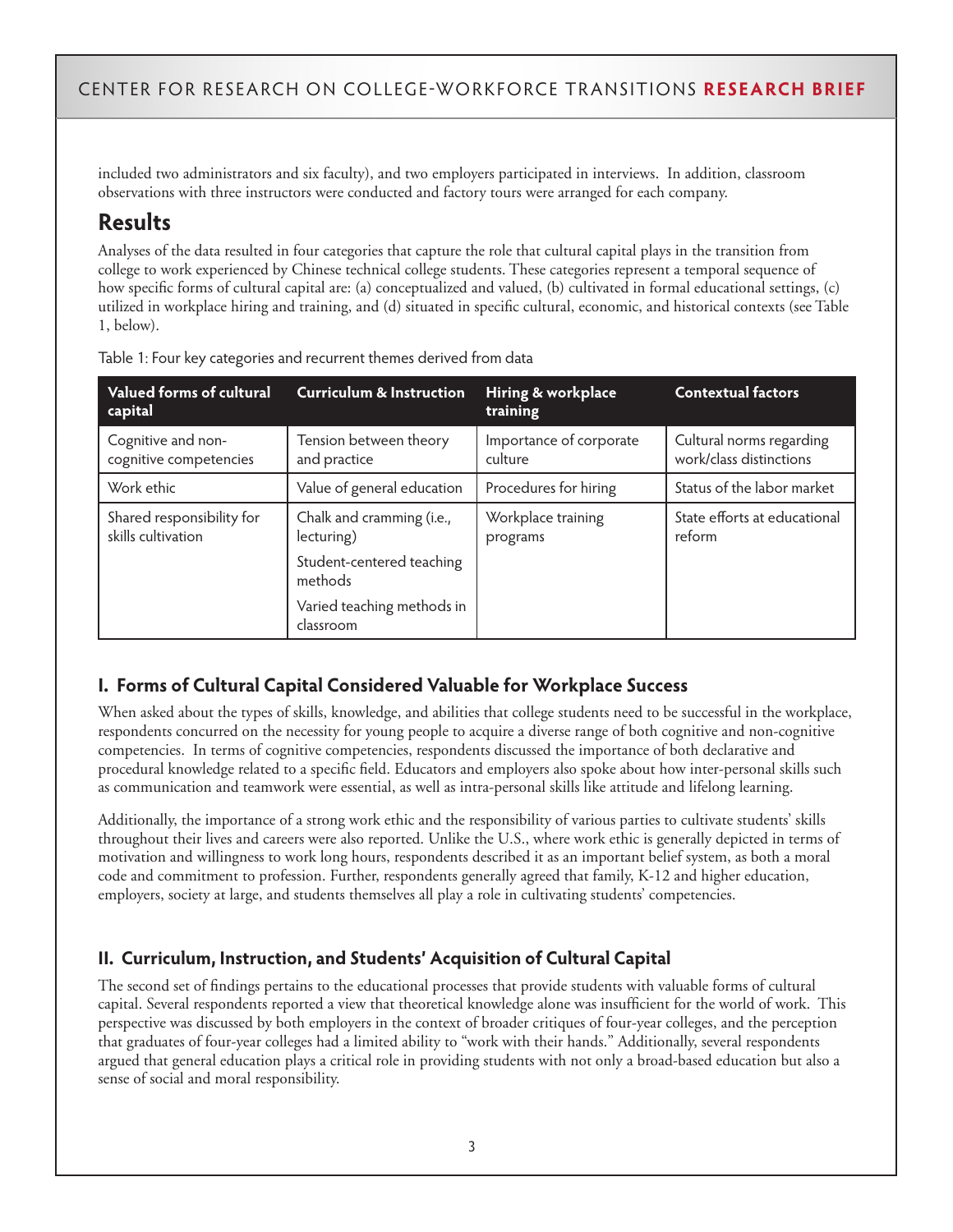Respondents also spoke about teaching methods used in the classroom, which is one of the primary venues where students acquire particular forms of cultural capital. Participants referred to traditional Chinese modes of instruction (one educator described typical Chinese pedagogy simply as "chalk and cramming"), and discussed efforts to introduce active learning methods. Classroom observations of three instructors—a biology course, an engineering course on computer numerical control (CNC) programming, and an engineering course on programmable logic controllers (PLC) also contributed insights into the ways some ECTC educators approach teaching and learning.



Hora observing a biology course in a Chinese technical college.

Results from classroom observations indicate substantial variation among teaching methods, teacher-student interactions, cognitive engagement, and use of instructional technology (see Table 2, below).

|                                      | <b>Biology</b> | <b>CNC</b> | <b>PLC</b> |  |
|--------------------------------------|----------------|------------|------------|--|
| Teaching methods                     |                |            |            |  |
| Lecturing                            | .18            | .07        | .05        |  |
| Lecturing w/PP                       | .50            | .09        | .18        |  |
| Socratic lecturing                   | .00            | .00        | .00        |  |
| Administration                       | .02            | .00        | .00        |  |
| Small group work                     | .00            | .41        | .27        |  |
| Desk work                            | .07            | .00.       | .00        |  |
| <b>Teacher-student interactions</b>  |                |            |            |  |
| Teacher question                     | .27            | .11        | .07        |  |
| Student response                     | .27            | .11        | .07        |  |
| Student question                     | .00            | .00        | .00        |  |
| <b>Cognitive engagement</b>          |                |            |            |  |
| Problem-solving                      | .00            | .41        | .27        |  |
| Creating                             | .00            | .00        | .00        |  |
| Making connections to real-<br>world | .00            | .00        | .00        |  |
| Instructional technology             |                |            |            |  |
| Chalkboard                           | .07            | .09        | .11        |  |
| Powerpoint/Projector                 | .32            | .09        | .11        |  |
| Clicker response systems             | .00.           | .00        | .00        |  |
| Demonstration equipment              | .00.           | .00        | .05        |  |

Table 2: Teaching Dimensions Observation Protocol classroom observation data

Note: Figures indicate the proportion of two-minute intervals in which a particular behavior was observed throughout the entire lesson.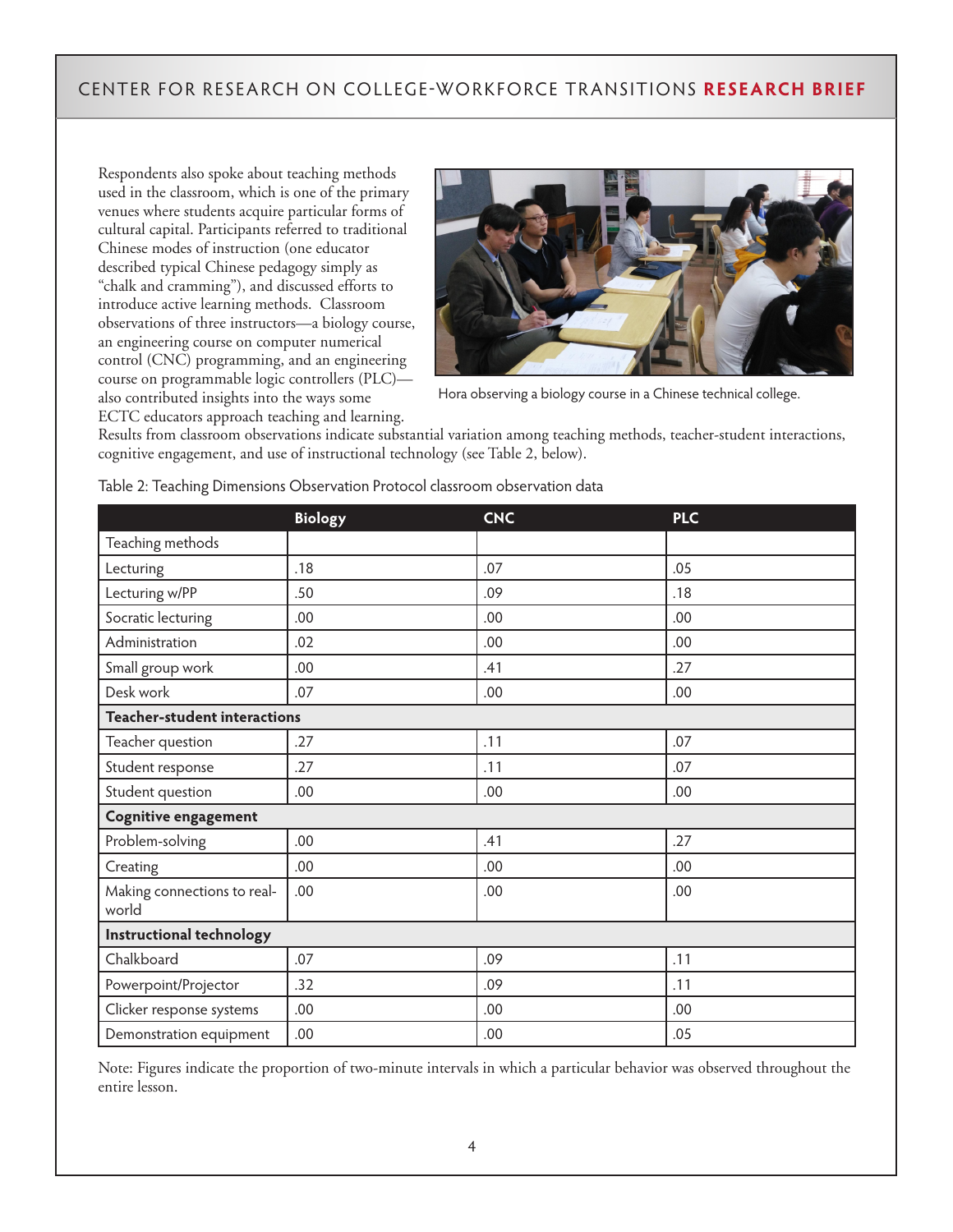#### **III. Business Practices: Hiring and Training**

The data also shed light on ways in which cultural capital functions in the labor market: the significance of corporate culture to employers and its impact on hiring and training policies. For instance, the PharmaCo representative stated that: "Getting to know a company is like getting to know a person—as time goes on, you get to know the culture better. If a student doesn't agree with or adapt to the culture, then they won't last." Thus, conceptions of corporate culture play an important role in determining who gets hired. The respondent at ElectroCo stated that "corporate culture and core values form the most important segment when we recruit new workers." This assessment in the recruitment process includes interviews where the focus is not only on work experience or educational credentials, but judging an applicant's personality in general, and especially any indications about their willingness to learn.

Corporate culture also influences how companies approach workplace training. At both companies there is a focus on reproducing and/or developing two distinct forms of cultural capital in new hires via workplace training: aspects of the corporate culture and the development of task- and job-specific skills. At ElectroCo, the corporate culture was described as being "people-oriented" and in terms of how the company pays "meticulous" attention to cultivating and maintaining its culture, such that training programs focus on "corporate culture cultivation." For these companies, culture was not an abstract idea but captured essential elements of their corporation's identity as well as expectations for how staff should conduct themselves and approach their jobs.

#### **IV. Salient Contextual Aspects of the Educational and Employment Fields**

Lastly, we report contextual factors related to higher education and the labor market that respondents identified as salient to students' career pathways. This focus on context is important because how people conceptualize, cultivate and reward different forms of cultural capital does not occur in a historic, political or cultural vacuum, but depends largely on the contexts or fields in which they are positioned (Bourdieu, 1986). For example, several respondents discussed what they perceived as a societal bias against both blue-collar work and technical colleges, which are strongly held and hard to change, representing a significant barrier to encouraging young people to pursue vocational education.

Respondents also discussed issues related to the Chinese labor market that impacted students' transitions from college to the workforce, including a recent economic downturn, a glut of college-educated workers in the labor market, and graduates unwilling to work for low wages. Furthermore, three major ongoing reform initiatives underway at the time of the study, including a push for "innovation" in education and industry, were viewed by some as "empty words without fruition." Ultimately, these insights demonstrate that Chinese technical colleges such as ECTC are in the midst of a reformist agenda and socio-economic challenges not unlike their U.S. counterparts.

### **Insights and Recommendations**

Below we offer insights and recommendations based on data reported in this study that adds to debates about the role of technical colleges in society and the labor market.

#### **1. Viewing students' transition between technical college and the labor market as a "cultural transaction."**

Rather than adhering to a skills gap narrative and college as but one part of a talent pipeline, we argue that students' transition between technical college and the labor market is best thought of as a "cultural transaction" between distinct fields, where the skills, knowledge and abilities acquired in domestic and educational settings are "purchased" (or not) by employers, who themselves have strong cultural norms that act as gatekeeping mechanisms during the hiring process. These transactions are embedded in specific disciplinary/professional, institutional, political and historic contexts, and provide researchers, policymakers, and educators with a more contextualized and nuanced depiction of students' collegeworkforce transitions than is suggested by the talent pipeline metaphor (as shown in Figure 1).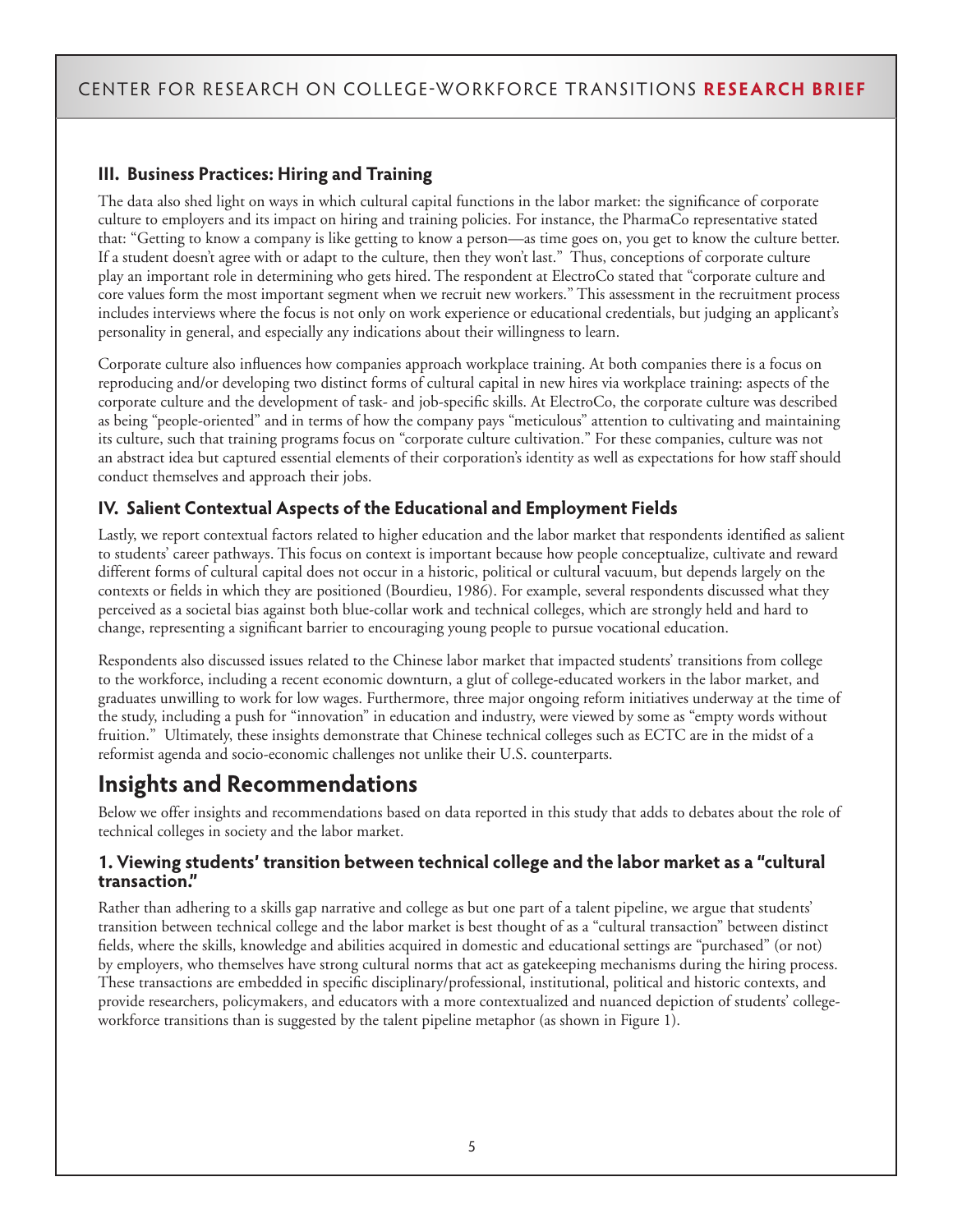



#### **2. The importance of cognitive and non-cognitive competencies in the Chinese labor market.**

It is clear that the forms of cultural capital Chinese technical college students should acquire to increase the prospects of success in the labor market include both cognitive and non-cognitive competencies, an argument increasingly advanced by U.S. educators and employer-based research in the U.S. (Hora, Benbow & Oleson, 2016) and in China (Molnar et al., 2015). These data raise a question that should be at the center of any discussion about student employability, but is almost entirely absent from policymakers' and researchers' debates of these issues—namely, how do we cultivate these diverse competencies via classroom and co-curricular programming?

#### **3. Teaching and curriculum: The need to kick the "chalk and cramming" habit.**

Chinese colleges face a challenge with respect to how institutions are actually capable of cultivating cognitive and noncognitive competencies, which is a situation not unlike the U.S. (see Freeman et al, 2014). A particular issue in China is the predominance of the testing and lecturing culture, which arguably is more deeply ingrained in Chinese classrooms than in the U.S. Despite efforts to embrace active learning methods, widespread change in education is notoriously slow, especially in a system where teachers have little training and instructional autonomy and where students may be resistant to new modes of teaching and learning. Yet for Chinese students to acquire competencies such as complex problemsolving and communication skills, they will need to be exposed to more interactive and experiential modes of learning than is available at the present time.

#### **4. The penchant of hiring for "cultural fit" warrants an increased focus on non-cognitive skills (and discrimination) in students' educational experiences.**

In many discussions of college-work transitions and skills gaps, the issue of hiring and how employers make hiring decisions is rarely broached. This aspect of college-workforce dynamics is too important to ignore, as both our data and that of others (e.g., Rivera, 2012) reveal the cultural and subjective underpinnings of the hiring process. Since much of the cultural matching process involves non-cognitive skills and personality traits, an increased focus on these competencies in the classroom would likely benefit students when they entered the labor market. However, they should also be provided with information about the potentially discriminatory aspects of these hiring practices, particularly for ethnic minorities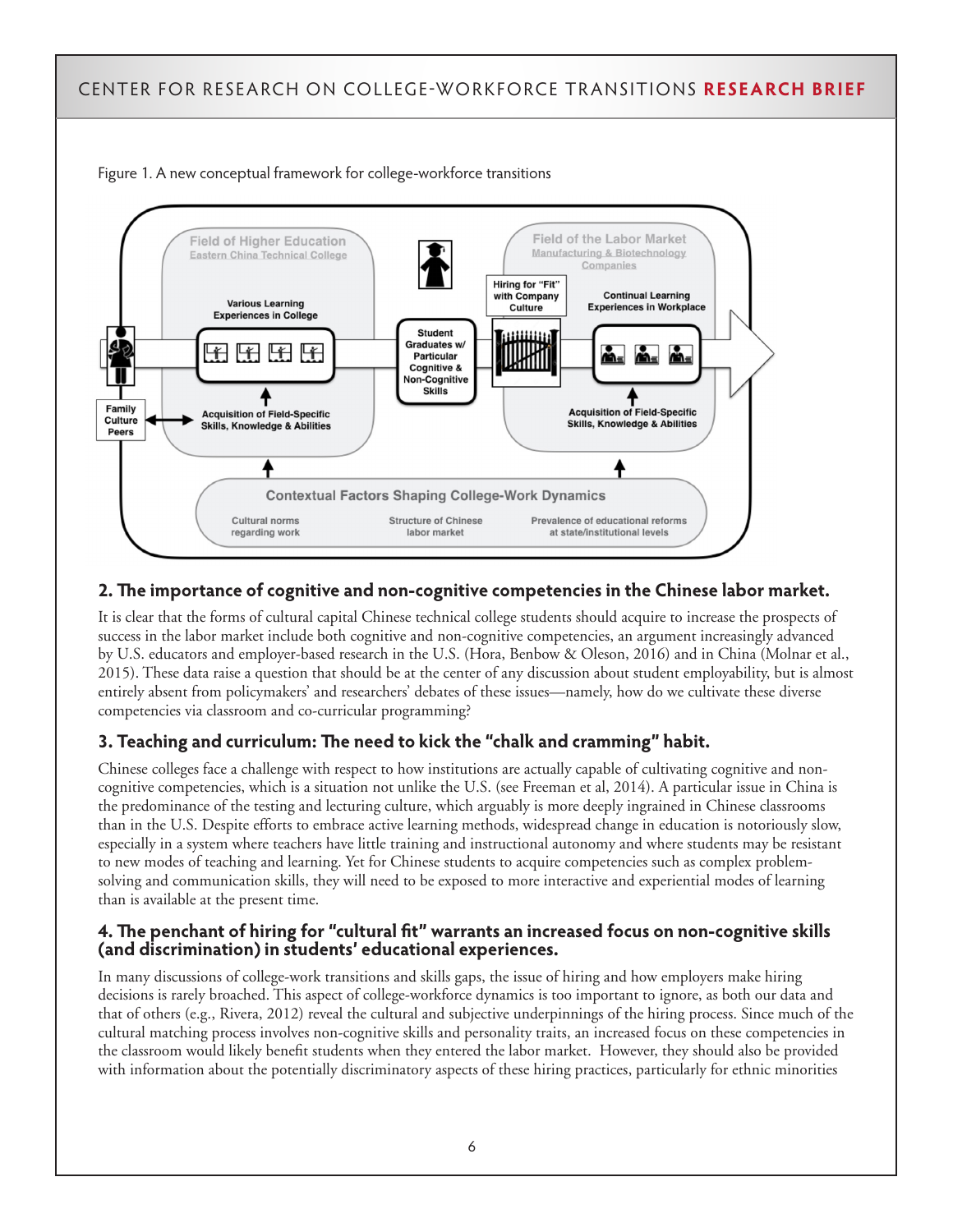and women. Additionally, career services should provide students with ample opportunities for mock interviews and how to analyze corporate cultures, in preparation for the likelihood that they will soon undergo a process of cultural screening as they apply for jobs upon graduation.

#### **5. Contextual factors need to be considered in the broad scope of technical colleges, namely, the relationship between social mobility and inequality, and cultural norms about the nature of work.**

As China is experiencing rising income inequality, with only one percent of Chinese households owning a third of the nation's wealth (Wildau & Mitchell, 2016), a central question facing policymakers and technical college educators in China is what role do technical colleges play in contributing to social mobility and/or inequality? This question must be asked because education is not always beneficial to student prospects, as many graduate with debt and no credentials, thereby worsening their prospects and potentially exacerbating inequality (Schudde & Goldrick-Rab, 2015). Future research should expand upon the sizable research on cost and accessibility in U.S. technical colleges to investigate these issues in the Chinese context.

Another important issue is the long-standing cultural bias in China favoring white- over blue-collar work. This societal preference raises questions about the role of cultural norms and expectations in young people's career decision-making. Given the possibility that China is experiencing a glut of four-year graduates in an economy no longer creating highskill and high-wage jobs at a rapid rate (Hancock, 2017), it is not unlikely that the Chinese version of the "College for All" movement is increasingly at odds with the realities of the labor market. These issues raise questions about the relationship between industrial and postsecondary policy, and the prospect that students' career trajectories are shaped by a combination of rational considerations of the labor market as well as deeply held cultural norms about the nature of work.

## **Concluding Remarks**

The human capital perspective provides an incomplete picture of the nature of student employability. Instead, the data reported in this paper from an Eastern Chinese city confirm and extend prior work that demonstrates the importance of both cognitive and non-cognitive skills (e.g., Heckman, 2000) and how a complex array of socio-cultural, economic, and organizational factors influence student transitions from college to the workplace. Despite a welcome focus on systemic reforms to technical colleges, which is evident in the increasingly influential "guided pathways" model (Bailey, Jaggars, & Jenkins, 2015), we suggest that a focus on curricular and programmatic pathways tends to overlook the importance of classroom pedagogy in cultivating non-cognitive skills and the role that employers play in shaping students' labor market outcomes. This is due in part to the privileging of employer and labor market needs in dominant narratives or frames about student employability, and we call for a shift in emphasis and voice that takes a broader view while also considering the needs of students, educators, and society itself.

Finally, in considering the complex issues facing national postsecondary systems and labor markets, we also argue that framing the problem as a competition between nations, a zero-sum game where either the U.S. or China is the "winner" is counterproductive. While we do not naively overlook the inherently competitive nature of science and industry in the global marketplace, there exist points of common interest where a spirit of collaboration (at least among communities of educators) is warranted. Consider the global need for students to not only be competitive in the 21st century labor market, but also critical thinkers and civic-minded individuals who can pursue truth, knowledge and equity for all citizens. Towards this end, educational innovators in both nations are seeking ways to instill active learning throughout the curriculum and to integrate the liberal arts tradition with training in technical skills. The narrowing of the curriculum via a focus only on jobs and cognitive skills is thus not only inimical for students' prospects in the labor market, but also for societies where civic engagement and critical thinking are sorely needed.